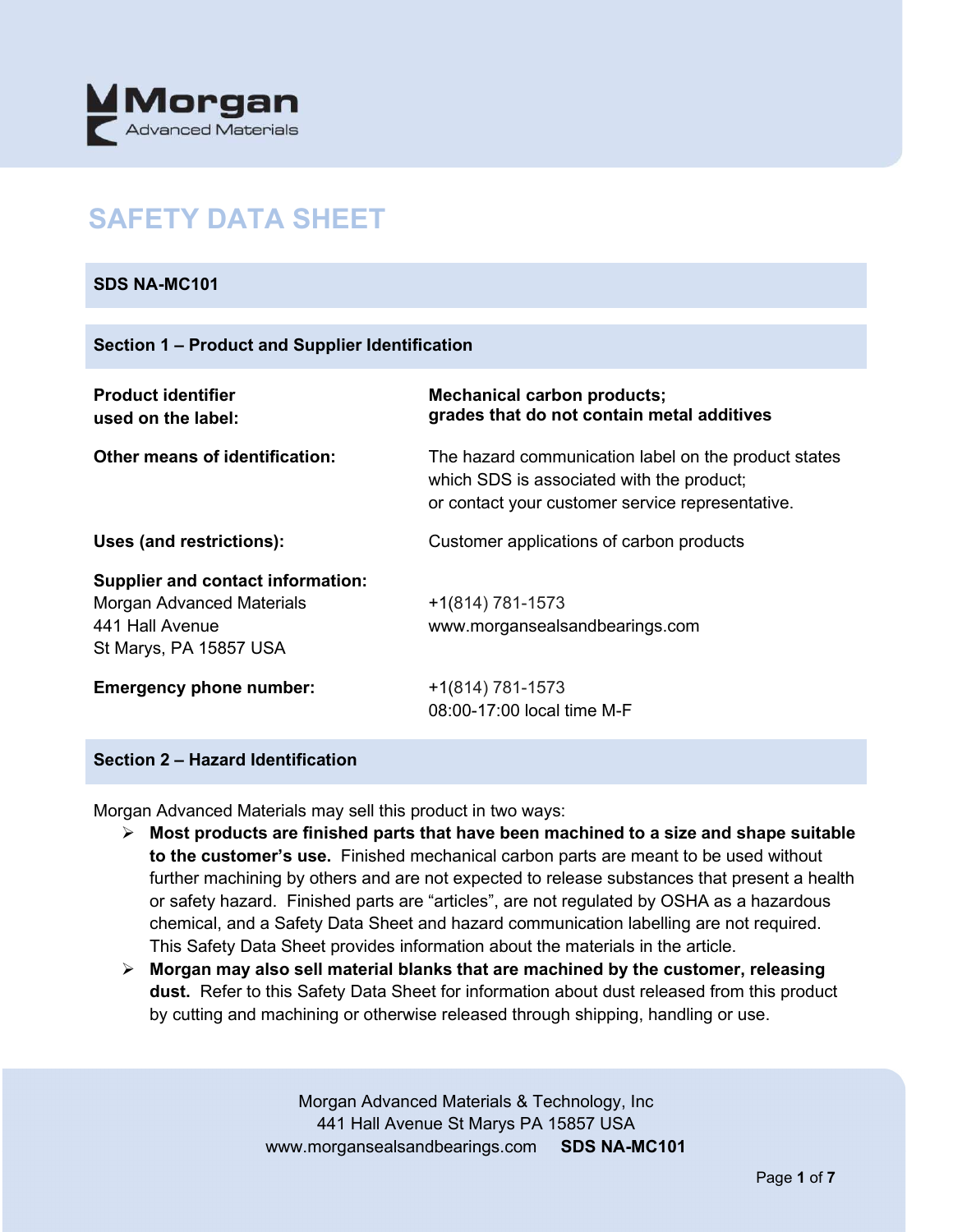

## **Classification:**

This material is not classified as hazardous under the Globally Harmonized System of Classification and Labelling and the US OSHA Hazard Communication Standard.

## **Signal word, symbols, hazard and precautionary statements:** Not applicable (because not classified as hazardous)

## **Other information about health hazards:**

Dust from this material may cause minor irritation of skin and eyes, primarily through mechanical abrasion. Repeated or prolonged exposure to elevated concentrations of any airborne dust can irritate or harm the respiratory system, especially as an aggravation to a pre-existing condition. Avoid creating and breathing airborne dust.

#### **Other information about physical hazards:**

Carbon/graphite dust is electrically conductive and dust accumulations on electrical equipment can cause short circuits resulting in electrical shock, fire or damage to equipment. Dust from this product contains graphite and may create slippery conditions. Carbon/graphite dust may present a combustible dust hazard. Maintain good housekeeping.

| Component                                               | <b>CAS Registry Number</b>  | <b>Concentration</b><br>% by weight |  |  |
|---------------------------------------------------------|-----------------------------|-------------------------------------|--|--|
| Graphite                                                | 7782-42-5                   | $0 - 90%$                           |  |  |
| Carbon                                                  | 7440-44-0                   | 10-100%                             |  |  |
| This material may also contain the following additives: |                             |                                     |  |  |
| <b>Fluoride Compounds</b>                               | Not applicable              | $<$ 2%                              |  |  |
| <b>Cured Resins</b>                                     | Not applicable<br>$0 - 10%$ |                                     |  |  |

## **Section 3 – Composition**

## **Section 4 – First Aid Measures**

| Inhalation:                 | Remove affected personnel to an exposure-free environment. |
|-----------------------------|------------------------------------------------------------|
| Skin and eye contact:       | Flush eyes with water. Wash skin with soap and water.      |
| Ingestion:                  | Not applicable, not expected                               |
| Indication of need for      |                                                            |
| immediate medical attention | Not applicable, not expected                               |
| and special treatment:      |                                                            |

Morgan Advanced Materials & Technology, Inc 441 Hall Avenue St Marys PA 15857 USA www.morgansealsandbearings.com **SDS NA-MC101**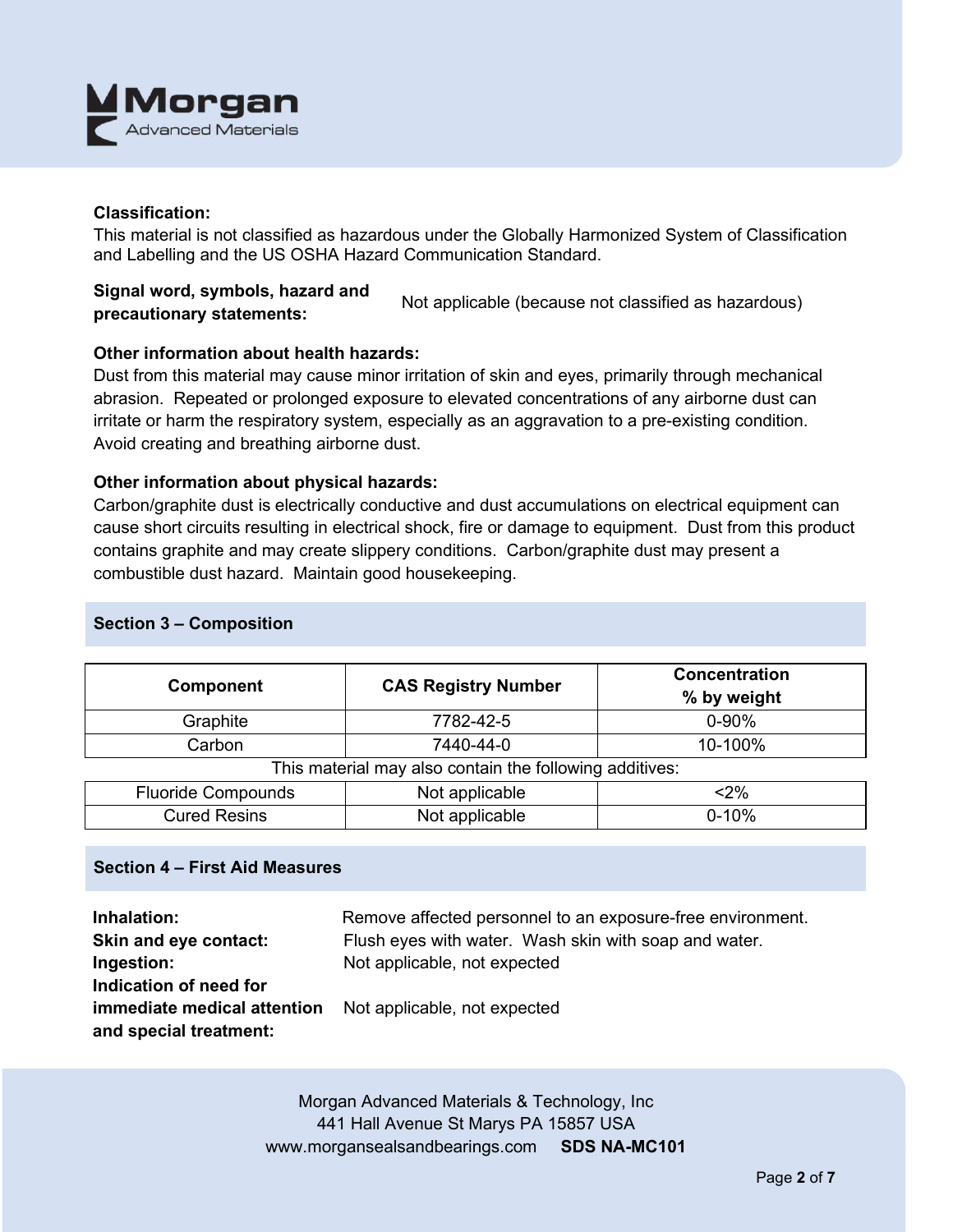

## **Section 5 – Fire Fighting Measures**

The solid product is not very combustible but may burn if exposed to high temperatures.

## **Suitable extinguishing media:**

Use an extinguisher that is suitable for the surrounding fire.

#### **Combustion hazards:**

When burned, carbon/graphite releases carbon dioxide (and possibly carbon monoxide if there is not enough oxygen for complete combustion).

#### **Special fire-fighting procedures:**

Use protective clothing and breathing equipment appropriate to the surrounding fire.

## **Unusual fire and explosion hazards:**

As is the case with any combustible dust, concentrations of airborne carbon/graphite dust can present a dust explosion hazard. Practice good housekeeping to prevent dust accumulations and prevent situations where substantial amounts of dust can become airborne. Do not blow combustible dust toward an ignition source.

**Flash point**: Not applicable **Flammable limits:** Not applicable

## **Section 6 – Accidental Release Measures**

Sweep or vacuum spilled material and place into sealable containers. Avoid creating and breathing airborne dust. Dispose in accordance with applicable waste disposal regulations.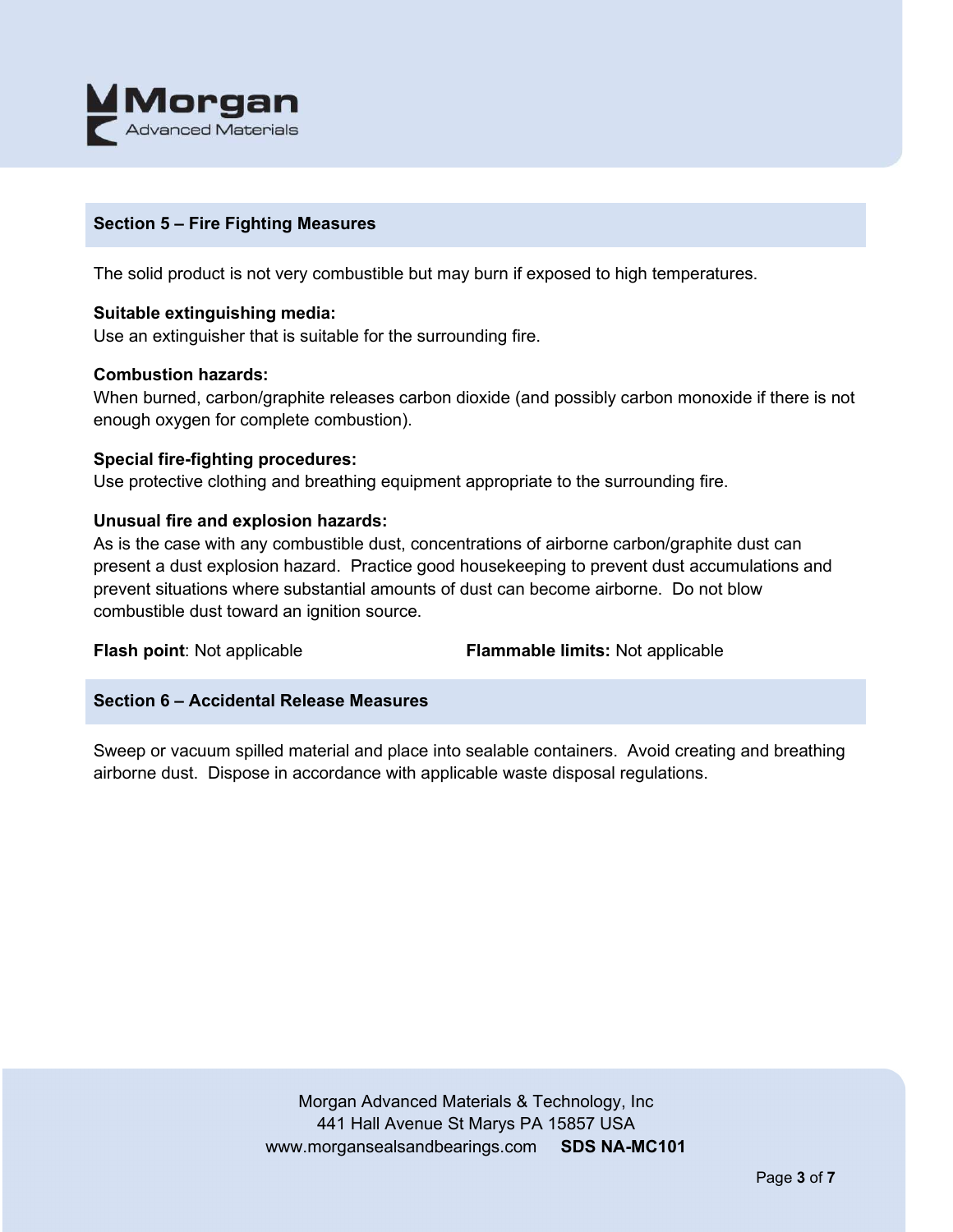

## **Section 7 – Handling and Storage**

Use appropriate dust collection and controls if this product is cut or machined. Practice good housekeeping to avoid the accumulation of dust in the workplace. Avoid creating and breathing airborne dust. Practice good personal hygiene. As a good practice, wash hands before eating, drinking or smoking and do not store food, or eat or drink, in areas where chemicals are handled.

## **Section 8 – Exposure Controls and Personal Protection**

#### **Exposure limits and guidelines:**

| <b>Material</b> | <b>OSHA PEL</b>                  | <b>ACGIH TLV</b>                   |
|-----------------|----------------------------------|------------------------------------|
|                 | 8-Hr TWA                         | 8-Hr TWA                           |
| Graphite*       | 15 mg/m <sup>3</sup> (total)     | 2.0 mg/m <sup>3</sup> (respirable) |
|                 | 5 mg/m <sup>3</sup> (respirable) |                                    |
| Carbon          | 15 mg/m <sup>3</sup> (total)     | 10 mg/m <sup>3</sup> (total)       |
|                 | 5 mg/m <sup>3</sup> (respirable) | 3 mg/m $3$ (respirable)            |
| <b>Fluoride</b> | 2.5 mg/m <sup>3</sup>            | 2.5 mg/m <sup>3</sup>              |
|                 |                                  |                                    |

\* The OSHA PEL indicated here is for inert or nuisance dust. This product may contain natural graphite or synthetic graphite. Natural graphite can contain a small percentage of quartz sand (quartz is a form of crystalline silica). Testing of machining operations at our facilities has not shown hazardous levels of respirable crystalline silica.

Other jurisdictions may have different exposure limits and control guidelines. Users are advised to consult and comply with local regulations.

#### **Engineering controls:**

Use appropriate dust collection and controls if this product is cut or machined. Practice good housekeeping.

#### **Personal protective equipment:**

Use NIOSH-approved respiratory protective equipment (for example, an N-95 dust mask) if exposures exceed established limits.

#### **General hygiene considerations:**

As a good practice, wash hands before eating, drinking or smoking and do not store food, or eat or drink, in areas where chemicals are handled.

> Morgan Advanced Materials & Technology, Inc 441 Hall Avenue St Marys PA 15857 USA www.morgansealsandbearings.com **SDS NA-MC101**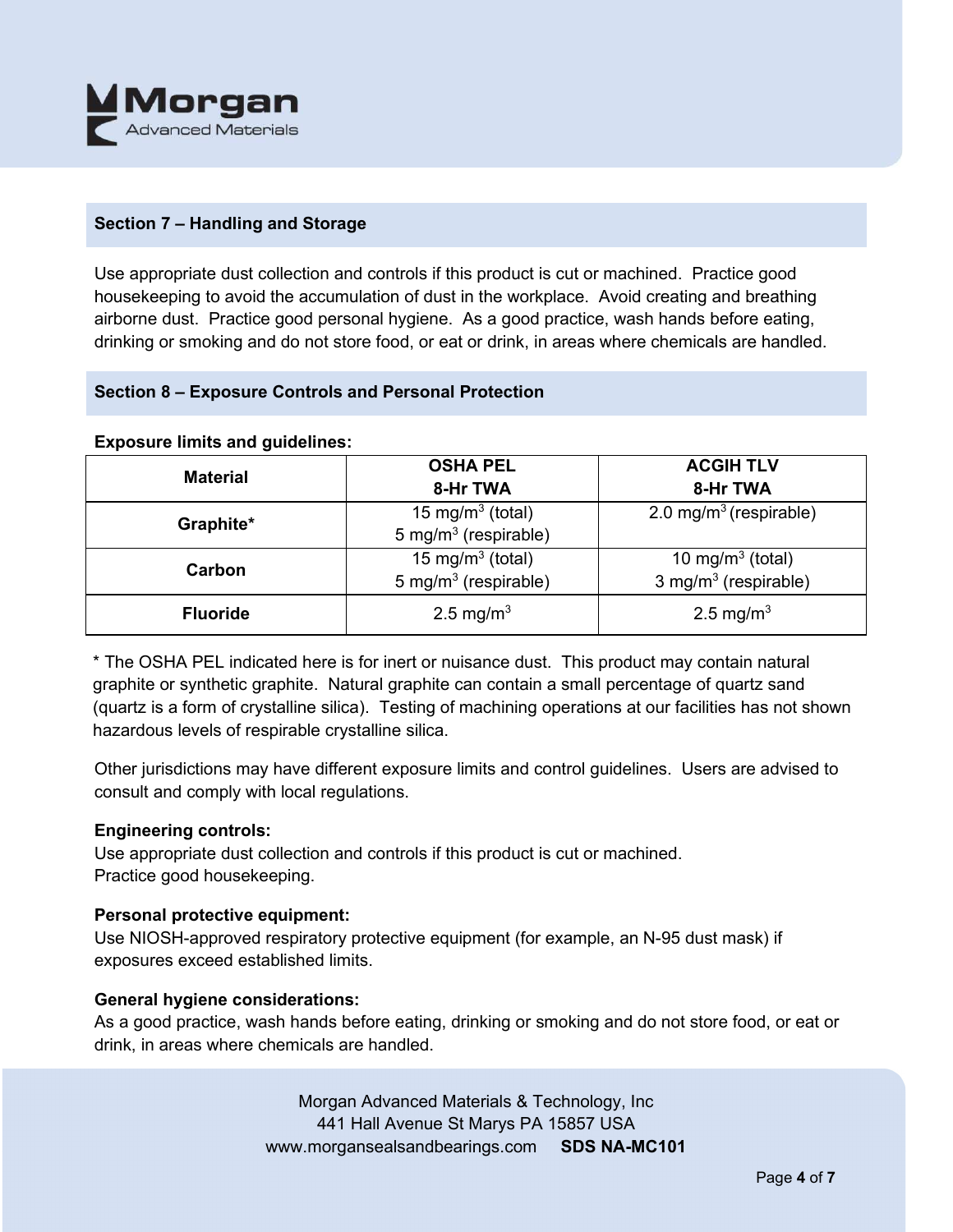

## **Section 9 – Physical and Chemical Properties**

| Appearance:                                        | <b>Black solid</b> | Odor:                       | No odor        |
|----------------------------------------------------|--------------------|-----------------------------|----------------|
| <b>Odor threshold:</b>                             | Not applicable     | pH:                         | Not applicable |
| <b>Melting point:</b>                              | Not applicable     | <b>Boiling point:</b>       | Not applicable |
| Flash point:                                       | Not applicable     | <b>Evaporation rate:</b>    | Not applicable |
| <b>Flammability:</b>                               | Not applicable     | LEL/UEL:                    | Not applicable |
| Vapor pressure:                                    | Not applicable     | <b>Vapor density:</b>       | Not applicable |
| <b>Relative density:</b>                           | Not applicable     | <b>Water solubility:</b>    | Insoluble      |
| <b>Partition coefficient</b><br>(n-octanol/water): | Not applicable     | Autoignition<br>temperature | Not applicable |
| <b>Decomposition</b><br>temperature:               | Not applicable     | <b>Viscosity:</b>           | Not applicable |

# **Section 10 – Stability and Reactivity**

This material is stable and non-reactive.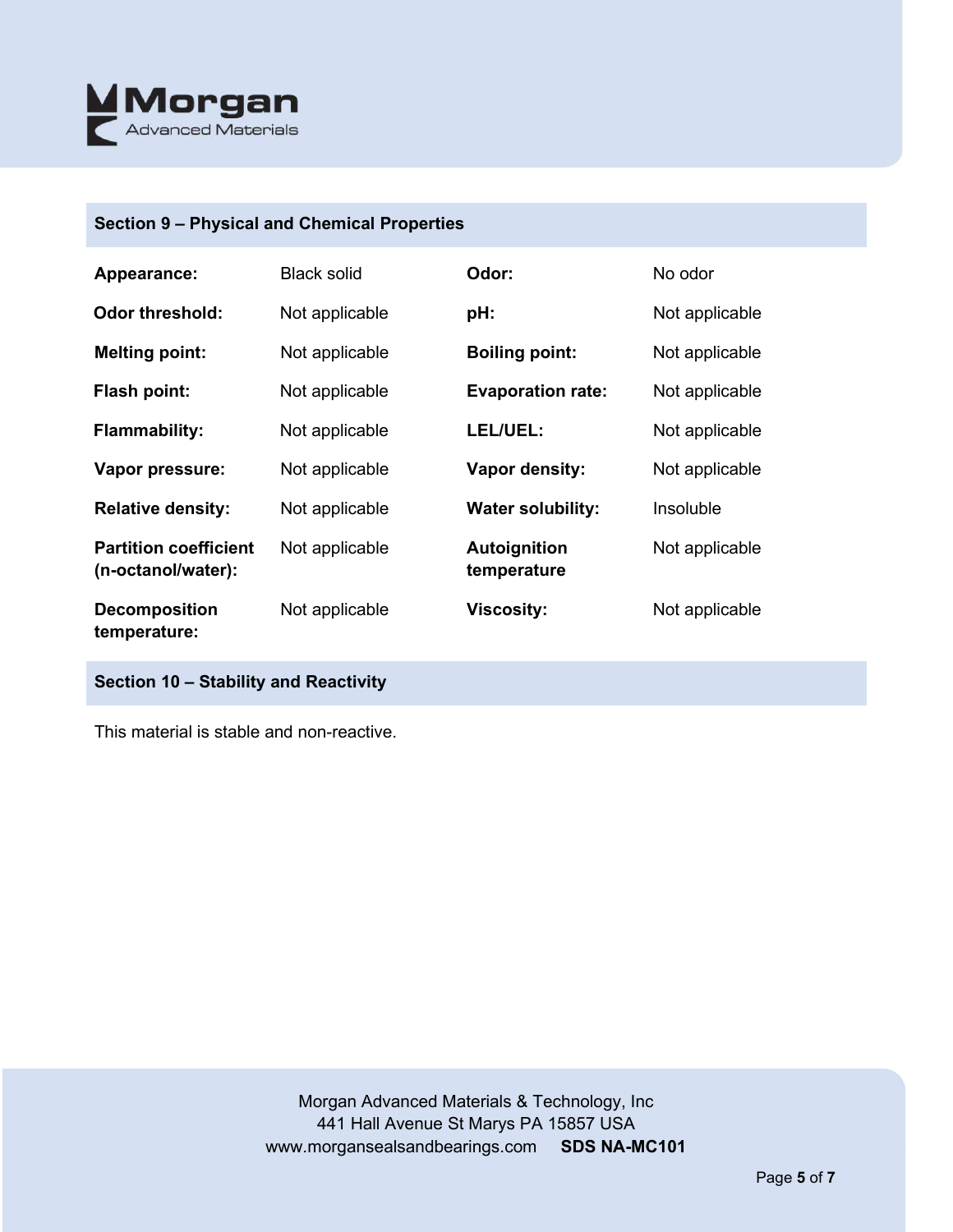

## **Section 11 – Toxicological Information**

None of the materials in this product are listed as a carcinogen by the International Agency for Research on Cancer (IARC), US OSHA or the US Department of Health and Human Services National Toxicology Program (NTP).

Additional information is available through the U.S. National Institute for Occupational Safety and Health (NIOSH) Registry of Toxic Effects of Chemical Substances (RTECS). See website: www.cdc.gov/niosh/ipcsneng/nengrtec.html.

> Graphite RTECS # MD9659600 Carbon RTECS # FF5250100

## **Section 12 – Ecological Information**

Carbon/graphite would be expected to have negligible consequence in the environment.

#### **Section 13 – Disposal Considerations**

This product does not contain substances that could cause it to be hazardous waste, if disposed. Dispose in accordance with applicable waste disposal regulations.

#### **Section 14 – Transport Information**

This product is not regulated as a hazardous material for transportation purposes by any known authority, including transportation by truck, sea or air.

## **Section 15 – Regulatory Information**

All materials in this product are listed on the US EPA Toxic Substances Control Act (TSCA) inventory.